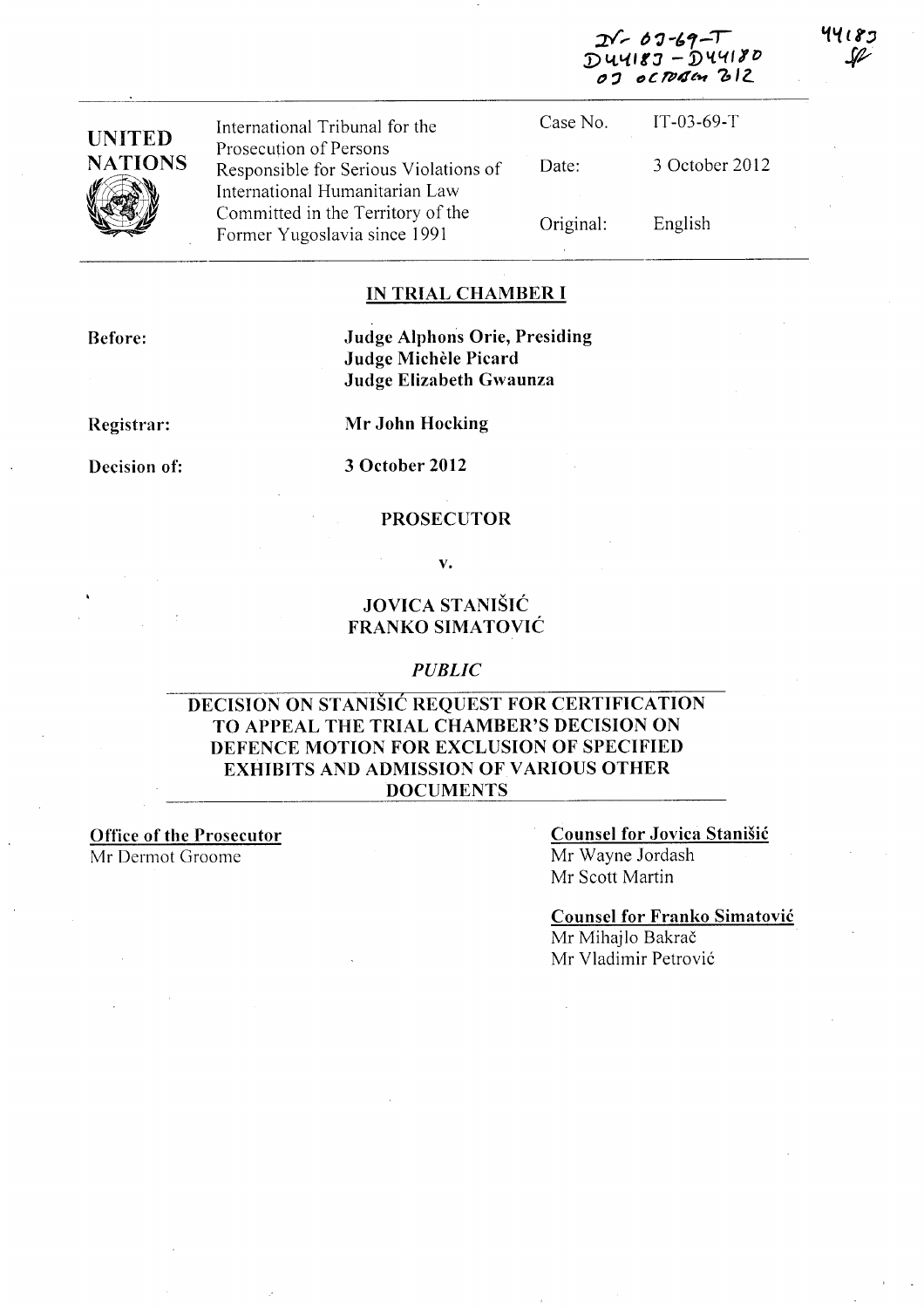## **I. PROCEDURAL HISTORY**

1. On 15 August 2012, the Chamber issued a decision ("Decision") 1 which, *inter alia,* denied a Defence Motion for Exclusion ("Motion for Exclusion") of specified Prosecution exhibits ("Exhibits").<sup>2</sup> On 17 August 2012, the Stanišić Defence ("Defence") filed a motion ("Motion") requesting certification to appeal the Decision.<sup>3</sup> On 28 August 2012, the Prosecution filed its response ("Response"). $4$ 

# **11. SUBMISSIONS OF THE PARTIES**

2. The Defence submits that the Decision will significantly affect the outcome of the trial as the non-exclusion of the Exhibits "could lead to individual criminal responsibility" being attributed to the Accused. 5 The Defence relies on a decision to grant Certification in the case of *Gotovina et*  al. ("Gotovina Certification Decision") in support of its contention.<sup>6</sup> The Defence further submits that granting certification may materially advance the proceedings as it would "avoid a retrial if the Trial Chamber is ultimately found [by the Appeals Chamber] to have admitted these documents into evidence in a manner that affects the Accused's fair trial rights".<sup>7</sup> The Defence also submits, in broad terms, that an assessment by the Appeals Chamber of the Chamber's Guidance<sup>8</sup> ("Guidance"), and decisions based on it, would assist in avoiding the need to seek a re-trial.<sup>9</sup>

3. The Prosecution contends that the Motion fails to meet the cumulative conditions for certification.<sup>10</sup> It submits that an interlocutory appeal of the Decision will not significantly affect the fair and expeditious conduct of the proceedings or the outcome of the trial, nor will it materially advance the proceedings.<sup>11</sup> It contends that the impact of admission of the Exhibits will only be known at the conclusion of the proceedings and that granting an interlocutory appeal now will

Decision on Defence Motion for Exclusion of Specified Exhibits and Admission of Various other Documents, 15  $\bf{l}$ August 2012.

 $\overline{2}$ Stanišić Defence Motion for the Exclusion of Specified Prosecution Exhibits Admitted during Cross-Examination or, in the Alternative, Various other Remedies to Ensure an Effective Defence, 29 May 2012.

<sup>3</sup> Stanišić Defence Request for Certification to Appeal the Trial Chamber's Decision on Defence Motion for Exclusion of Specified Exhibits and Admission of Various other Documents, 17 August 2012.

Prosecution Response to Stanišić Defence Request for Certification to Appeal the Trial Chamber's Decision on Defence Motion for Exclusion of Specified Exhibits and Admission of Various other Documents, 28 August 2012.

 $\overline{\mathbf{S}}$ Motion, para. 6.

Motion, paras 5, 7; *Prosecutor* v. *Gotovina et aI.,* Case No. IT-06-90-T, Decision on Cermak and Markac Defence 6 Requests for Certification to Appeal the Trial Chamber Decision of 21 April 2010 to Reopen the Prosecution's Case, 10 May 2010.

 $\overline{7}$ Motion, para. 8.

Although not specifically stated, the Chamber understands this as a reference to the following document: Guidance 8 on Admission into Evidence of Documents Tendered by the Prosecution during the Defence Case and the Reasons for Decisions on Past Admissions of Such Documents, 26 August 2011.

 $\dot{9}$ Motion, paras 9-10. 10

Response, para. I.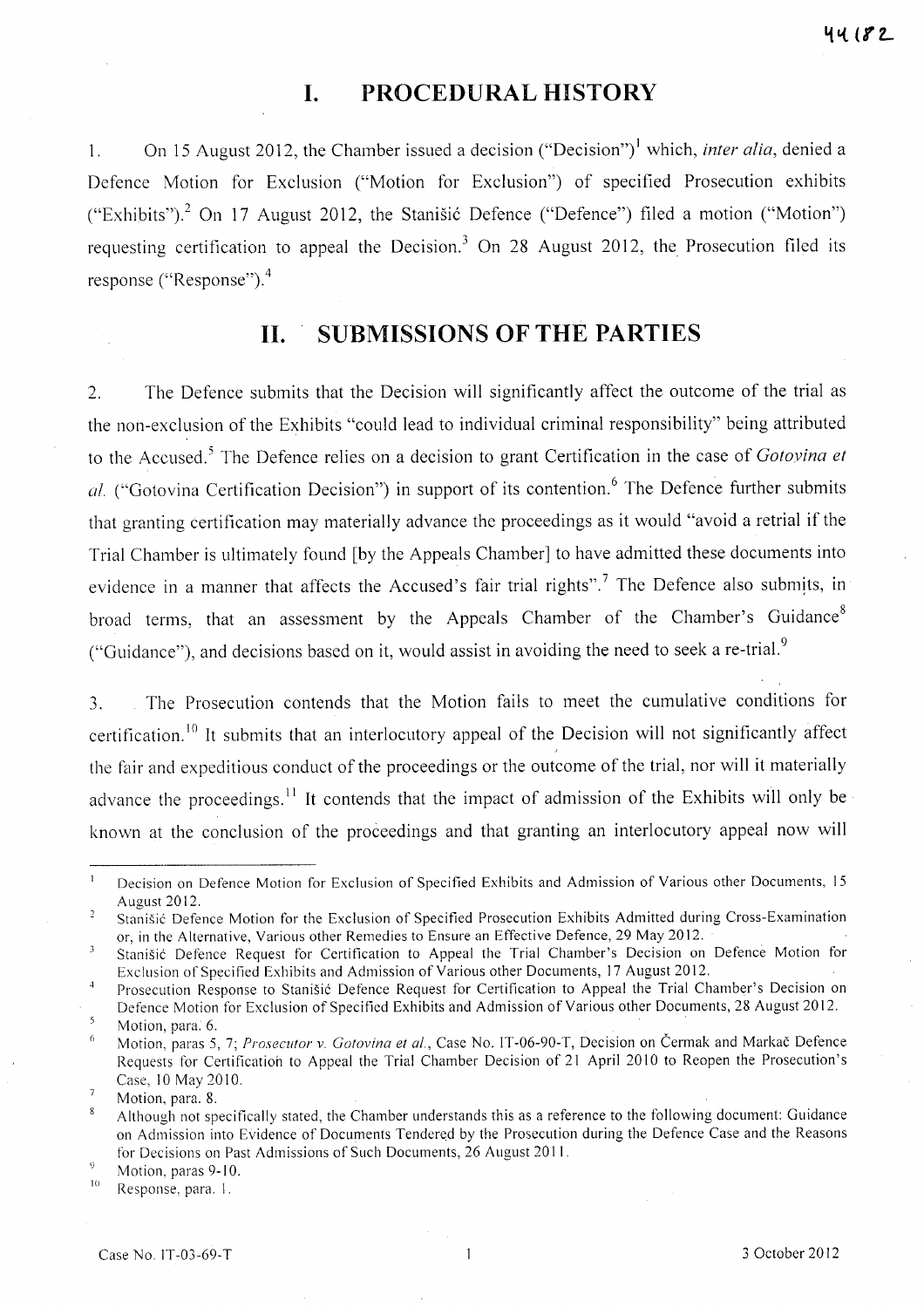prolong rather than advance the proceedings.<sup>12</sup> The Prosecution contends that the Defence's reliance on the Gotovina Certification Decision is incorrect as the underlying decision in relation to which certification was granted was very different from the Decision in the present case.<sup>13</sup>

# **Ill. APPLICABLE LAW**

4. Rule 73 (B) of the Rules of Procedure and Evidence ("Rules") requires that the Trial Chamber be satisfied of two cumulative criteria in order for it to grant a request for certification to appeal: I) that the decision involves an issue that would significantly affect the fair and expeditious conduct of the proceedings or the outcome of the trial, and 2) that in finding such an issue exists, it is the opinion of the Trial Chamber that an immediate resolution by the Appeals Chamber may materially advance the proceedings.

# **IV. DISCUSSION**

5. The Chamber notes at the outset that it has previously addressed similar Defence arguments regarding the general application of the Guidance in a separate decision on certification to appeal in the present case ("Certification Decision").<sup>14</sup> In keeping with the Certification Decision, the Chamber will only consider arguments regarding the Guidance in so far as they pertain to concrete disputes regarding the Exhibits, and not on general arguments relating to the appropriateness of the Guidance as made by the Defence.<sup>15</sup>

6. In addition, the Chamber notes the Defence submission that the non-exclusion of the Exhibits "if the Trial Chamber finds they are of probative value, could lead to individual criminal responsibility for the accused".<sup>16</sup> The Chamber understands the Defence submission regarding probative value as a reference to the *weight* that the Chamber may ultimately give to the Exhibits.

7. The Chamber acknowledges that each piece of evidence admitted in a case has the potential to play a role in determining the individual criminal responsibility of the accused. The Defence asserts that the non-exclusion of these specific Exhibits could lead to individual criminal responsibility being attributed to these Accused. However, the Defence makes a generic argument in support of this contention which does not demonstrate that these specific Exhibits are special in

 $11$  Response, para. 2.

**<sup>12</sup> Response**, **paras 2-4.** *p* 

<sup>&</sup>lt;sup>13</sup> Response, paras 3, 6-7.<br><sup>14</sup> Décision en Starišić D

Decision on Stanišić Defence Request for Certification to Appeal the Trial Chamber's Guidance on the Admission .into Evidence of Documents Tendered by the Prosecution during the Defence Case and Reasons for Decision on Past Admissions of Such Documents, 19 October 2011.

<sup>&</sup>lt;sup>15</sup> Certification Decision, para. 9; Motion para. 9.